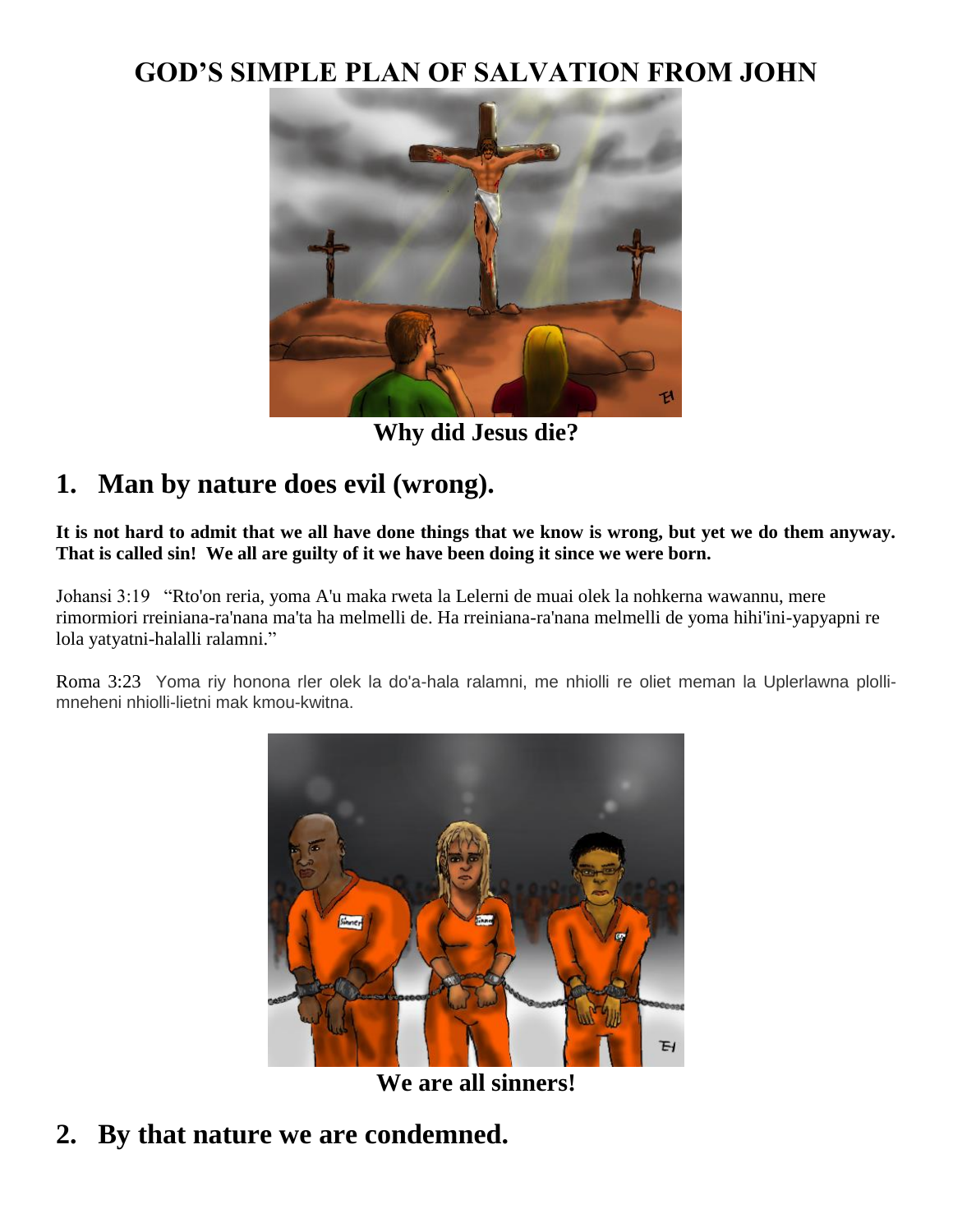Johansi 6:40 "Yoma hota plola la' A'mu ralamni Nwahaka totpena la riy meni ed mak kna'erit nana A' die E A'nani A'u, me npesiaya,de hota nlernan mormiori-dardiari plalahwa ne hota A'g ed maka kamori owa'an e' la'a ler noha niatni."

Johansi 3:18 "Riy maka kpesiay A' die hota edonna rukmua. Mere riy mak edonna kpesiay Uplerlawna Wutmueheni-Laimieheni A'u de rto'on reria oleka yoma edonna npesiay Uplerlawna Wutmueheni-Laimieheni."

Johansi 3:36 "Pede riy maka kpesiaya Uplerlawna A'nani de, de hota nlernan mormiori plalahwa pa nodi liarni. Mere la'pa riy maka edonna klernohora A'na de hota edonna nlernana mormiori-dardiari pa nodi liarni, mere hota la' lera-mela ri de Uplerlawna Nto'on olek ir la hala pa rden rer niek la Uplerlawna niukamnu pa nodi liarni."



**There is a cost for sin!**

# **3. Jesus was in the world and he died for us.**

Johansi 14:6 "Noma Yesus Nakot la Niwra: "Amueh'a nekpa ed mak khi' talan la'a riy mak kiwra kla' Uplerlawna.Onnila A' pua rimormiori rat niohora hya' ed mak kaplol la' Uplerlawna, me rler la mormioridardiari plollola. La'pa riy id mana niwra nmai A'mu de, eneknek to'ama nor A' tialla, nanpena nwatrom nan A A'mu."

Johansi 3:17 Yoma Uplerlawna Nalernia A'nani A' die, de edonna muai pia tiorna watghudi la nohkeran di. Mere Amuai die totpena A'umori-ulewna rimormiori.

Johansi 1:10,12 "Enmai die pa ed olek la noha wawannu. Uplerlawna Na'ohi-na'ara nohkeran di de Nor wutga E'a mere emkade ho'mana nohkeran di edon rwayow nohora E'a. Mere he'a-he' maka e rreinian E' pa rpesiaya de hota Enala rpa rre'ela Uplerlawna upni-a'nani."

### **4. Salvation is a free gift, not by good works. You must take God's word for it, and trust Jesus alone!**

Salvation is trusting and receiving Jesus Christ as your Savior. It's trusting in the fact that Jesus Christ died on the cross of Calvary to pay for your sins! It's realizing there is absolutely nothing whatsoever you can do to save yourself and *completely* trusting in Jesus Christ to save you! It's not any church that saves. It's not any baptism,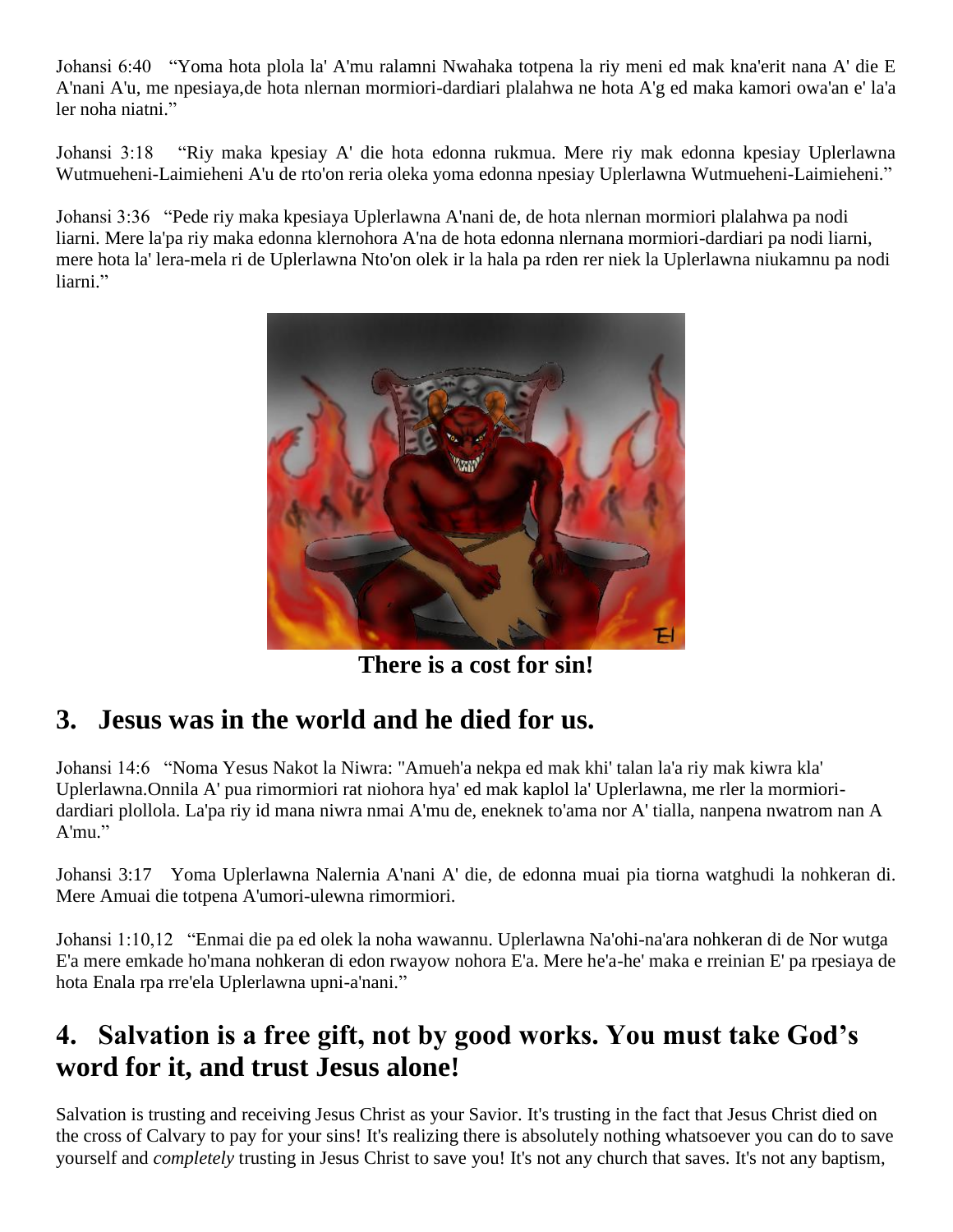not good works, not sacraments, not repenting, not praying through, not living a good life — **IT'S NOT ANYTHING YOU CAN DO!**

Acts 4:12 La'pa he'a maka klernohora Yesus, de talla kmeh'a inhatta pa tler la mormiori-dardiar plalahwa ralamni. Yoma la'a noheri woru-lyanti nayan di, eneknek to'a Yesus Nmeh'a maka Uplerlawna Ntutmuatankewra'a pa Namori-nalewna rimormiori ita."

Epsus 2:8-9 La'a Uplerlawna ralam kalwiedni pede E Nalewan miy onnila miy pesiaymi la Yesus. Ne miy lewlewanmi de edon riwra yoma la'a riy ruri-lai wamueheni, mere hade nwatiawua Uplerlawna sniayanni totpa hota riy id mana edonna nwaror nana tulu-petna yoma wniarorni de enmeh'a namori-nalewna e inon wamueheni onnila e hihi'ini-yapyapni wamueheni..

Titus 3:5 de Enrei it la gera tlinni-ai aratni, onnila it edonna tsi' oleka kalwieda-paitiota, mere onnila E' orgahani ed maka ralam kalwiedni Nal ita. Ne la' talan emkadi pa Uplerlawna Namori-nalewna ita, de Nwurinohm it la'a do'a-hala ralamni pa takleha do'a-hala, me E Nhiw Lululli Nodi it la yamori-yadari warwuaru.

## **5. You must believe on the Lord and you will have everlasting life!**

Johansi 5:24 "A li'ru-tu'nu ri raplola: de la'pa riy mak katu katlina-katailla A li'ru, ne npesiaya A A'mu, mak khopn Amuai, de hota nmormiori plalahwa pa nodi liarni. Hota edonna nlernana niukmu yoma matmiati edon nodi plolli owa'an la e'a, mere enlernan oleka mormiori plalahwa.."

Johansi 6:47 "Mpiesiayo! Riy makpesiay A' die ed mak klernana mormiori plalahwa pa nodi liarni."

Johansi 10:28 Agala mormiori-dardiari la ira, ne hota ir edon rler la matmiati plalahwa mere rmormior pia nodi liarni. Riy id mana edonna nlernan talan pa na'ala harella' A li'mu ralamni.



*If you want to accept Jesus Christ as your Savior and receive forgiveness from God, here is prayer you can pray. Saying this prayer or any other prayer will not save you. It is only trusting in Jesus Christ that can provide forgiveness of sins. This prayer is simply a way to express to God your faith in Him and thank Him for providing for your forgiveness.*